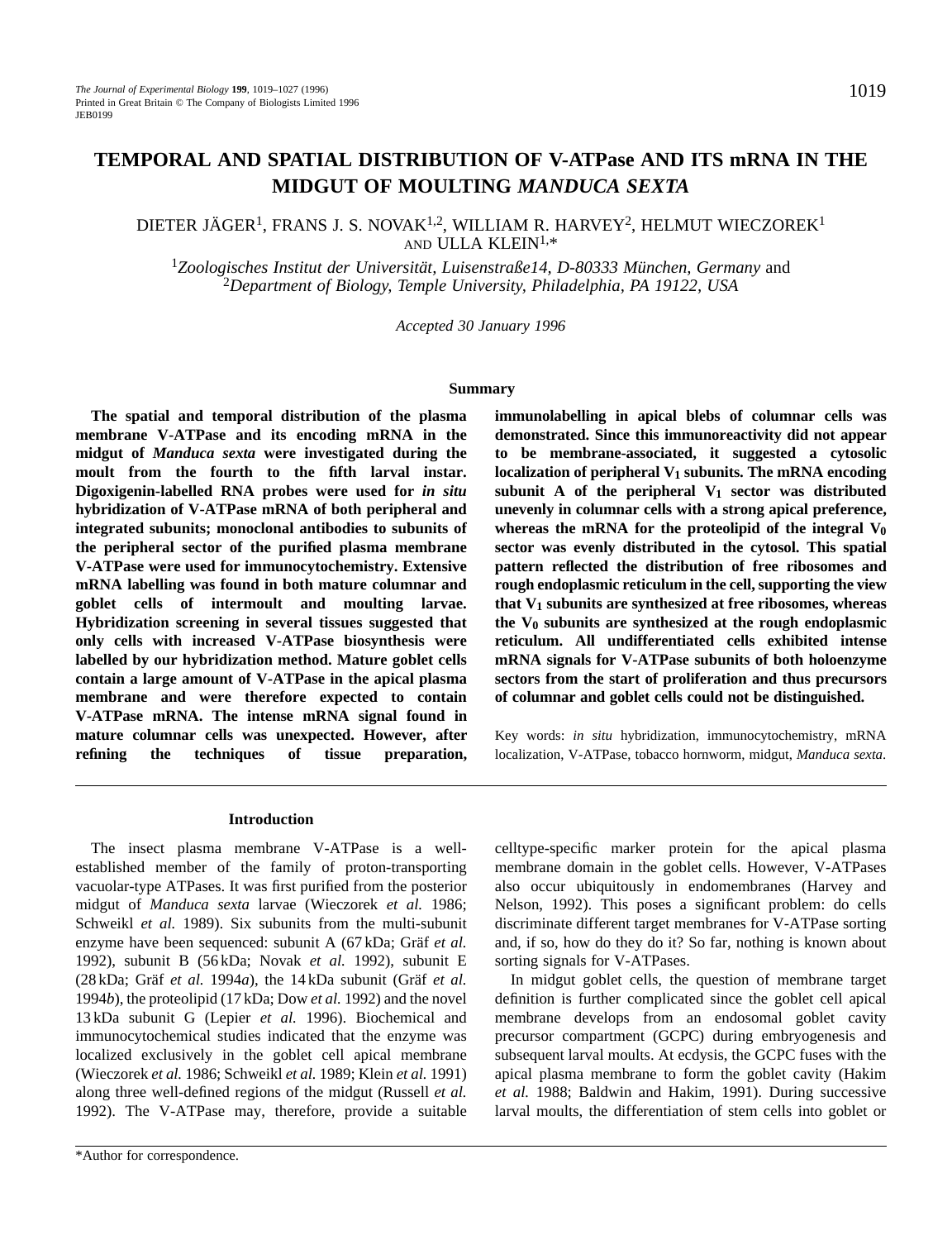# 1020 D. JAEGER AND OTHERS

columnar cells can be easily observed. At every moult, the number of epithelial cells increases approximately fourfold. The new cells intercalate, in a well-organized pattern, between the persisting mature cells (Baldwin and Hakim, 1991). Exploiting current knowledge about the molecular biology of the insect plasma membrane V-ATPase and about midgut morphology during development, we chose the midgut of moulting *Manduca sexta* as a model system in which to investigate the establishment, maintenance and modulation of plasma membrane composition in polarized epithelial cells. Sumner *et al.* (1995) have recently shown that, during the moult, V-ATPase activity in goblet cells is regulated by the loss of the peripheral catalytic  $V_1$  sector of the holoenzyme. As a first step in analysing the biosynthetic pathways of V-ATPases, we describe in this paper the spatial and temporal distribution of V-ATPase mRNA and protein in developing and mature midgut cells, both in feeding intermoult larvae and during the moult from the fourth to fifth instar.

#### **Materials and methods**

*Insects*

*Manduca sexta* (Johannson) larvae (Lepidoptera, Sphingidae) were reared according to Schweikl *et al.* (1989) under long-day conditions (16h of light) at  $27^{\circ}$ C using a synthetic diet. Posterior midguts were taken from intermoult (feeding) larvae and larvae moulting from the fourth to the fifth instar. Staging of the moulting larvae was based on external morphological features (Baldwin and Hakim, 1991; modified by Sumner *et al.* 1995): briefly, larvae gain mass until they weigh approximately 0.8 g (stage A); upon entry into the moult, they stop feeding (1.15 g, stage B; in our cultures, animals initiate moulting at a slightly lower mass than that given in Baldwin and Hakim, 1991); the head capsule bends down and becomes extensively green (stage C); the base of the head capsule becomes first slightly opaque (stage D) and then entirely opaque with the mandibles visible but unpigmented (stage E); then the mandibles become pigmented (stage F) and finally ecdysis occurs (stage G, freshly moulted larvae). About 2 h after moulting, the larvae resume feeding (stage H).

### In situ *hybridization*

Digoxigenin-labelled RNA probes for *M. sexta* V-ATPase subunits were produced by *in vitro* transcription from pBluescript phagemids, using T7-RNA polymerase (Boehringer Mannheim, Germany) following the protocol recommended by the manufacturer. To produce a probe for the mRNA encoding peripheral subunit A (67 kDa), the cDNA was isolated by digestion with BssH II from a pBluescript II KS clone, containing bp 1580–1900 of the coding region (Gräf *et al.* 1992). To produce a probe for the mRNA encoding the membrane-integral proteolipid (17 kDa, 1428 bp), the cDNA was isolated by digestion with Pvu II from a pBluescript SK clone (kindly provided by Julian Dow; Dow *et al.* 1992). Hybridization of the RNA probes with the total *M. sexta* midgut polyA+ RNA was confirmed on dot blots (data not

Fig. 1. Distribution of mRNA encoding V-ATPase subunit A in the midgut during the moult to the fifth instar. *In situ* hybridization on longitudinal cryosections with an RNA probe, visualized under differential interference contrast microscopy (DIC). (A) Intermoult fifth larval instar showing an apically enhanced hybridization signal. (B) Moulting stage B, showing small nests of proliferating cells already bearing the hybridization signal. (C) Late moulting stage D with a striped hybridization signal (arrows), which may be due to enhanced levels of mRNA in the apical portion of mature goblet cells. At this stage, the densely labelled differentiating cells in the basal layer of the epithelium start to intercalate between the mature cells and their nuclei become oriented (lower row of nuclei, nuclei of new goblet cells; middle row, nuclei of new columnar cells; upper row, nuclei of mature columnar cells; cf. Baldwin and Hakim, 1991); the heavy staining of the tracheae at the bottom of the picture is due to unspecific silver precipitation. (D) In late moulting stage E, the hybridization signal in the mature columnar cells is now evenly distributed, with differentiating cells showing a slightly stronger signal. (E) Stage G (oblique section), in the freshly moulted larva, the apical polarization of the hybridization signal is re-established; note the small size of the new goblets (arrows). (F) Intermoult fifth instar, control by *in situ* hybridization with nonsense RNA. *a*, apical; *c*, columnar cell; *d*, differentiating cell; *g*, goblet cell; *m*, muscle. Scale bar, 50  $\mu$ m.

shown). Nonsense probes derived from the polylinker of pBluescript II KS (173 bp) served as negative controls for hybridization.

Moulting and intermoult larvae were chilled in crushed ice for 10 min and then their entire midguts were dissected out under ice-cold fixative (Lavdowsky's fixative: ethanol:formalin:acetic acid:water; 50:10:4:40). Slices approximately 2 mm thick, containing all the midgut contents and some adjacent Malpighian tubules, were cut from the posterior portion. This preparation circumvented removal of the peritrophic membrane and led to improved preservation of apical cell borders. Specimens were returned to the same fixative for 1 h and then rinsed three times for 5 min in  $0.1 \text{ mol}^{-1}$  sodium phosphate, pH 7.3 (PB). The tissue was cryoprotected by immersion in PB containing increasing concentrations of sucrose, 10 %, 20 % (twice for 10 min each) and 30 % sucrose (twice for 10 min and once for 60 min). The tissue was then cryo-embedded as described by Klein *et al.* (1991). In a few cases, entire fourth-instar intermoult larvae were cut into six portions, fixed and embedded. Cryosections (7  $\mu$ m) were cut on a Microm cryotome at  $-25$  °C, collected on glass slides coated with 0.01 % polylysine and air-dried at room temperature.

After postfixation for 2–5 min in 4 % formaldehyde in PB, the cryosections were prehybridized for 15 min at room temperature in  $2 \times SSC$  (SSC: 0.03 mol  $1^{-1}$  trisodium citrate,  $0.3 \text{ mol}^{-1}$  sodium chloride, pH 7.0) with 30% formamide for subunit A mRNA,  $4 \times$ SSC with  $40\%$  formamide for proteolipid mRNA or in  $5\times$ SSC with 20% formamide for the nonsense RNA. Hybridization was accomplished in a moist chamber overnight at 38 °C with droplets of  $1 \text{ ng } \mu l^{-1}$  of digoxigeninlabelled RNA probes in the same solution, containing in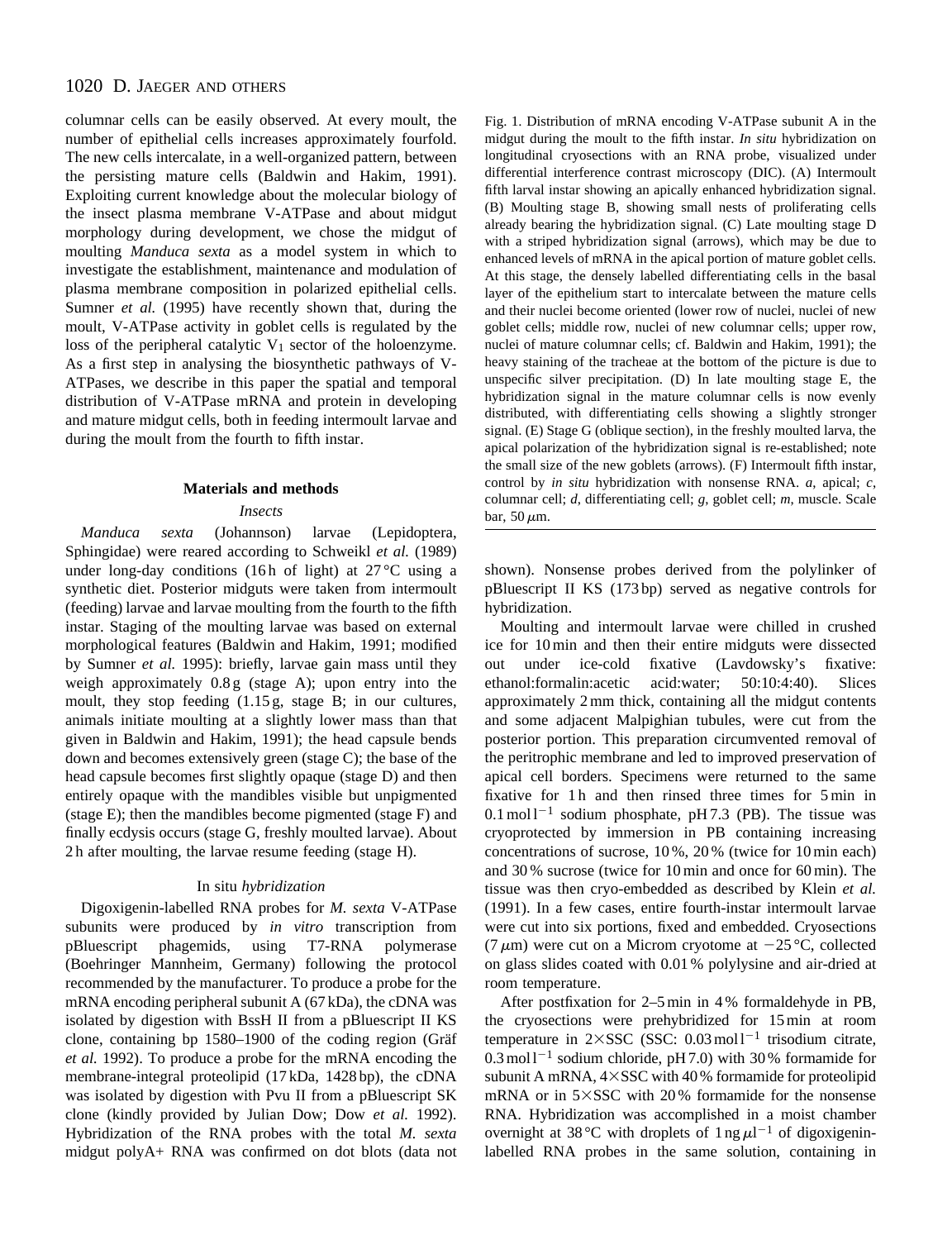

addition 10% of dextran sulphate and  $100$  ng  $\mu$ l<sup>-1</sup> of yeast tRNA. Washes were carried out first using  $2 \times SSC$  twice for 15 min at room temperature (20–23 °C, low stringency) and then using  $0.1 \times SSC$  twice for 15 min at 38 °C (high stringency). After a second postfixation for 5 min in 4 % formaldehyde in PB, subsequent rinsing twice for 5 min in phosphate-buffered saline, PBS  $(8g1^{-1}$  sodium chloride,  $0.2 \text{ g l}^{-1}$  potassium chloride,  $1.44 \text{ g l}^{-1}$  disodium hydrogen phosphate,  $0.24$  g l<sup>-1</sup> potassium dihydrogen phosphate, pH 7.4) and pre-incubation for 15 min in PBA (PBS containing 1 % bovine serum albumin), sections were incubated for 90 min at room temperature with anti-digoxigenin antibodies (0.8 nm colloidal gold-conjugated sheep anti-digoxigenin antibodies; Boehringer Mannheim, Germany), diluted 1:30 in PBA.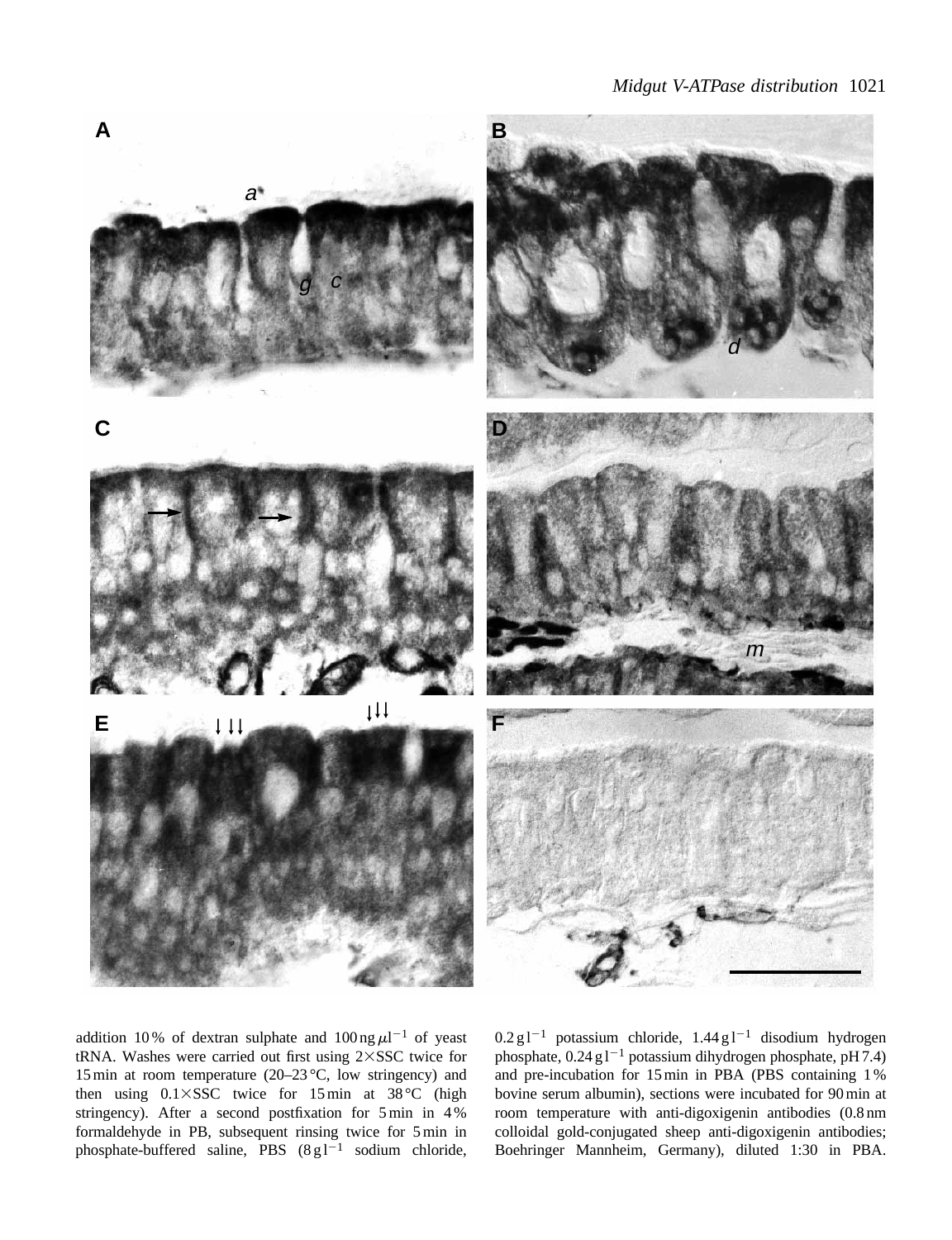# 1022 D. JAEGER AND OTHERS

Sections were then rinsed six times for 5 min in distilled water before silver enhancement of the gold particle staining (silver enhancement kit; Boehringer Mannheim, Germany). The reaction was stopped by rinsing three times for 5 min in distilled water. Finally, the sections were covered by Mowiol 4-88 (Hoechst, Germany).

#### *Immunocytochemistry*

Midguts of moulting and intermoult larvae were dissected as described above except that 2 % formaldehyde and 2.5 % glutardialdehyde in PB (pH 7.3) or 4 % formaldehyde in PB (pH 7.3) were used as fixatives. Immunolabelling was carried out according to Klein *et al.* (1991) and subsequent staining followed the protocol of Sumner *et al.* (1995). Two protein-Gpurified monoclonal antibodies were applied, both exhibiting identical patterns in midgut immunolabelling: antibody 221-9 is directed to subunit A, and antibody 224-3 is directed to two polypeptides with molecular masses of approximately 20 kDa and 56 kDa. The latter two polypeptides are not yet characterized, but they co-purify with the midgut plasma membrane V-ATPase (U. Klein, M. Timme, F. J. S. Novak, A. Lepier, W. R. Harvey and H. Wieczorek, in preparation). Visualization was accomplished with 5 nm gold-conjugated secondary antibodies diluted as recommended by the manufacturer (sheep anti-mouse IgG, whole molecule, Sigma, Germany) and by silver enhancement as described above. Control sections were incubated with secondary antibodies only.

#### *Electron microscopy*

Larval midguts were prepared under ice-cold fixative (2 % formaldehyde, 2.5 % glutardialdehyde in PB, pH 7.3), fixed in the same solution for 2h and postfixed with  $1\%$  OsO<sub>4</sub> in PB for 1 h on ice, dehydrated in a graded ethanol series and embedded in Epon 812 (TAAB Laboratories, Germany). Ultrathin sections were cut on a RMC MT6000 ultramicrotome, stained with uranyl acetate and lead citrate and examined in a Philips CM10 electron microscope.

#### **Results**

### *Columnar and goblet cells both contain significant V-ATPase mRNA*

The two antisense RNA probes for subunit A and for the proteolipid labelled both columnar and goblet cells of midguts from intermoult larvae (Figs 1A, 2A). No labelling was found in controls created with nonsense mRNA (Fig. 1F). This result was unexpected, since V-ATPase immunoreactivity had previously been detected only in the apical membrane region of goblet cells and no immunolabelling had been found in columnar cells. However, since V-ATPases occur ubiquitously in endosomal membranes, every cell is expected to contain the appropriate mRNA. To screen for the pattern of labelling intensity in different tissues, *in situ* hybridization for subunit A mRNA was carried out on a variety of tissues from different body areas. Malpighian tubules exhibited clear labelling along most of their length, except at their most posterior loop region (Fig. 3A,B). Labelling was also detected in fat body cells (Fig. 3B) and, to differing degrees, in nerve cell somata of the brain (Fig. 3C). The neuropile and all muscles were unlabelled (Figs 1D, 3C). In cross sections of entire fourth-instar larvae, the epidermal epithelium showed clear labelling in most areas, the rectal epithelium was only slightly labelled and the salivary glands were unlabelled (not shown). In summary, V-ATPase mRNA appears to be labelled by our method, but only in those cells that are highly enriched in V-ATPase mRNA.

To test for a significant level of V-ATPase protein in columnar cells, we re-investigated the midgut for V-ATPase immunoreactivity. In addition to the goblet cell apical membrane, immunolabelling was also prominent in apical



Fig. 2. Distribution of mRNA encoding V-ATPase proteolipid in the midgut during the moult. *In situ* hybridization of cryosections with an RNA probe, viewed under DIC. (A) Intermoult fifth larval instar showing an evenly distributed hybridization signal. (B) Stage C; no change in distribution was found during moult, the differentiating cells (arrow) are faintly visible. *a*, apical; *c*, columnar cell; *g*, goblet cell. Scale bar,  $50 \mu m$ .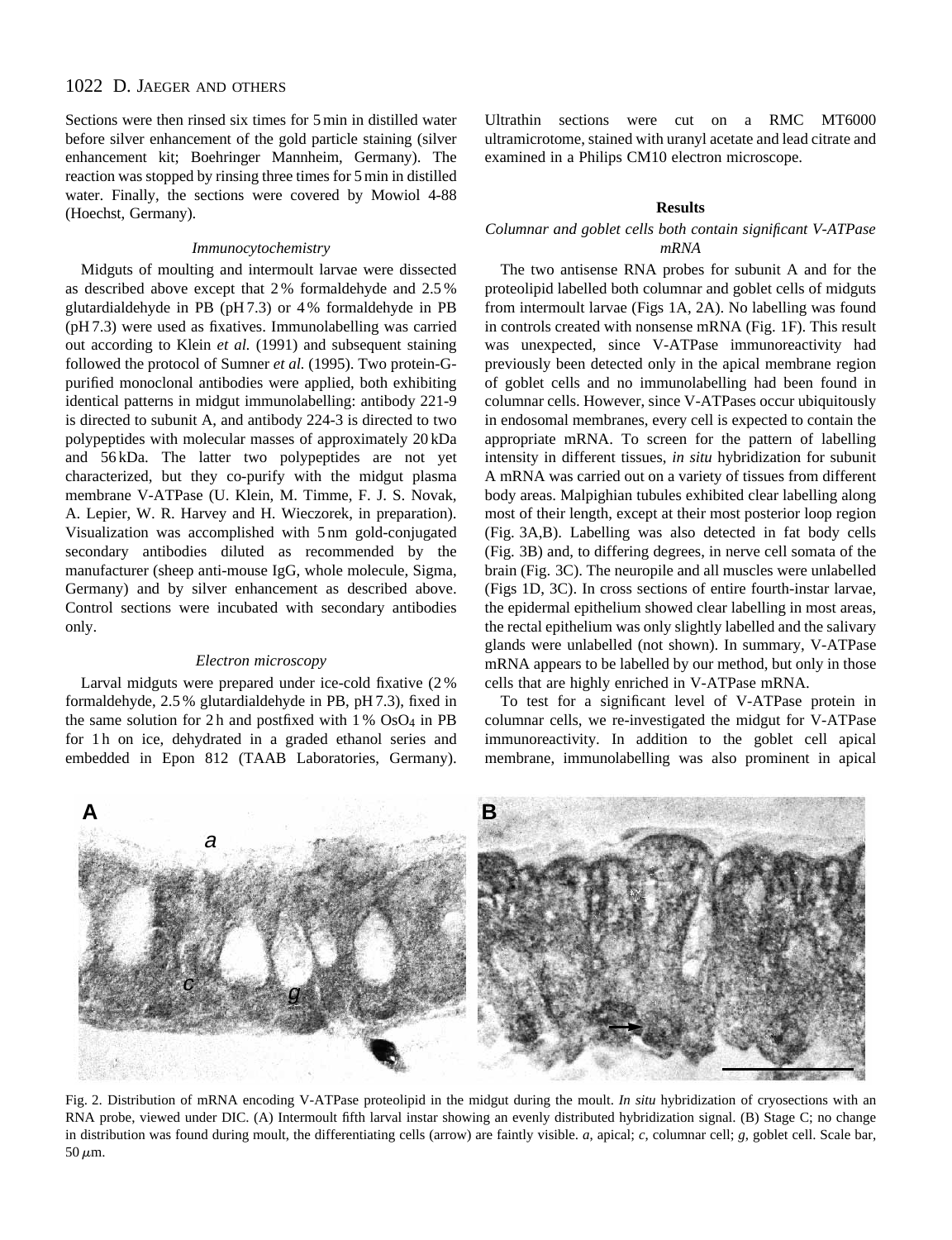

Fig. 3. Hybridization levels of mRNA encoding V-ATPase subunit A in several larval tissues. *In situ* hybridization of cryosections with an RNA probe, viewed under DIC. (A) Malpighian tubule in the midgut region. (B) Malpighian tubule close to its proximal loop near the rectum. (C) Brain tissue, divided into neuropile and nerve cell somata, surrounded by fat body; some muscles are visible. (D) Thoracic segment, control hybridization with plasmid RNA.  $f$ , fat body;  $m$ , muscle;  $mt$ , Malpighian tubules;  $n$ , neuropile;  $ns$ , nerve cell somata. Scale bars, 50 $\mu$ m.

protrusions of the columnar cells that had been preserved by a refined tissue preparation technique in which apical cell borders were better preserved (Fig. 4A,B). Such apical blebs are common during moulting and serve for apocrine secretion of cellular material (Baldwin and Hakim, 1991). In rare cases, we also found them in midguts of intermoult larvae.

### *Local distribution of subunit A mRNA and proteolipid mRNA differs*

*In situ* hybridization showed an even distribution of proteolipid mRNA throughout the cytosol in both cell types of the midgut (Fig. 2A), whereas subunit A mRNA was concentrated in the apical regions (Fig. 1A). Proteolipid mRNA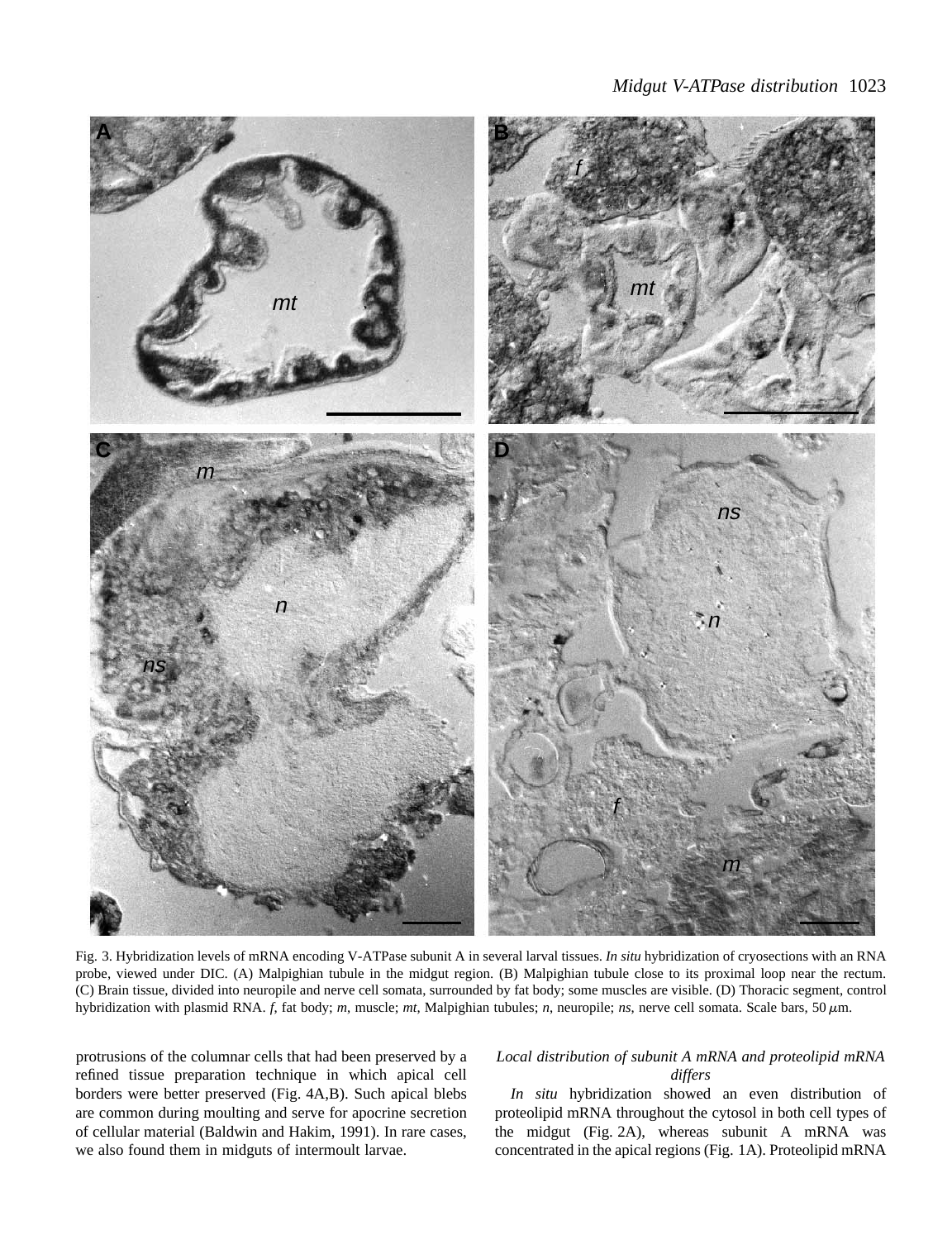# 1024 D. JAEGER AND OTHERS



Fig. 4. Localization of V-ATPase protein in the midgut during the moult. Immunocytochemistry with monoclonal antibodies to the *M. sexta* V-ATPase, viewed under DIC. (A) Fifth-instar intermoult larva, showing the immunoreactivity of the goblet cell apical membrane surrounding the large mature goblets (antibody clone 221-9). (B) Moulting stage C, with immunoreactivity in the goblet cell apical membrane and in the cytosol of the apical blebs of the columnar cells (antibody clone 224-3). (C) In stage F before ecdysis, immunoreactivity appeared in the young goblets and was reconstituted in the mature goblets; the new goblets (arrows) are considerably smaller than the mature ones (antibody clone 221-9). (D) Control incubation with secondary antibodies only. *a*, apical; *b*, apical bleb; *c*, columnar cell; *g*, goblet cell. Scale bar, 50  $\mu$ m.

distribution paralleled that of rough endoplasmic reticulum, whereas subunit A mRNA distribution paralleled that of free ribosomes: rough endoplasmic reticulum was abundant around the central nucleus but also extended into the entire cytosol, whereas free ribosomes were highly concentrated at the apical portion of the cell (Fig. 5A–C). In Malpighian tubules, however, subunit A mRNA (Fig. 3A) as well as the proteolipid mRNA (not shown) were evenly distributed.

# *The level and distribution of subunit A mRNA changes during moulting*

At the beginning of the moult (stages B and C), the

distribution of subunit A mRNA in mature cells was the same as the pattern found in intermoult larvae (Fig. 1A–C). In stages D and E, the apical mRNA concentration in the columnar cells disappeared; the pattern in goblet cells remained unchanged (Fig. 1D). During late moult (stage F) and shortly after ecdysis (stage G), this apical concentration reappeared in all cells (Fig. 1E). In contrast to the distribution of subunit A mRNA, the level and the spatial distribution of proteolipid mRNA did not change during the moulting process (Fig. 2B).

*V-ATPase signals occur very early in all developing cells* In differentiating cells, mRNA encoding subunit A or the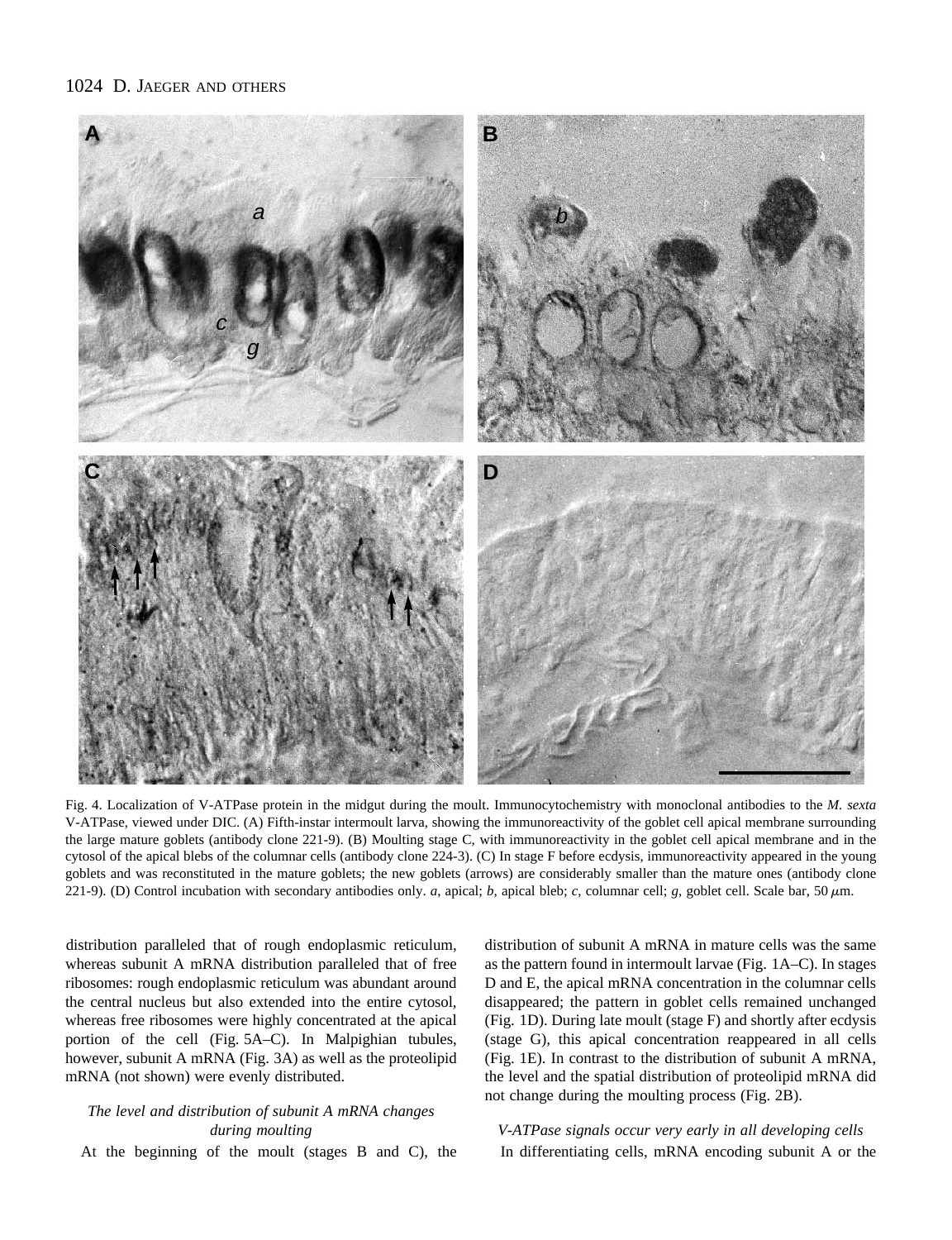

Fig. 5. Fine structural details of the moulting midgut epithelium of *M. sexta.* Electron micrographs. (A) The distribution of ribosomes in the cytoplasm of a columnar cell. Free ribosomes (B) are located preferentially in the apical region of the cell. Rough endoplasmic reticulum (C) occurs throughout the cytoplasm but is particularly abundant around the nucleus. The positions of insets B (apical) and C (close to the nucleus) are marked by arrows. *a*, apical; *l*, lipid droplet *nu*, nucleus. Scale bars, A,  $1 \mu m$ ; B,C, 0.2  $\mu m$ .

proteolipid was present at the beginning of proliferation (Figs 1B, 2B). No specialized pattern of distribution was seen in these cells until late moult (stage E, Fig. 1D). V-ATPase immunoreactivity was already present in the membrane of the GCPC by stage F and, at the same stage, re-appeared in the apical membrane of the mature goblet cells (Fig. 4C).

### **Discussion**

### *Is the V-ATPase mRNA in columnar cells a biosynthetic product of housekeeping gene activity?*

In the midgut of *Manduca sexta*, a well-known model epithelium for ouabain-insensitive ion transport (Harvey *et al.* 1983), a proton-transporting V-ATPase was identified as the primary ion pump, thus demonstrating for the first time that a proton-motive force energizes secondary transport in animal plasma membranes (Wieczorek *et al.* 1989, 1991; Wieczorek, 1992). Since biochemical and immunocytochemical evidence demonstrated the presence of V-ATPase at high levels only in the goblet cell apical membrane (Wieczorek *et al.* 1986; Schweikl *et al.* 1989; Klein *et al.* 1991), the presence of large amounts of V-ATPase mRNA in both mature midgut cell types of intermoult and moulting larvae as revealed by the present study was unexpected. However, V-ATPases are part of the housekeeping enzyme repertoire of all cells and, therefore, their mRNA may be expected to occur in all cells. Our comparative hybridization screening of larval tissues exhibited pronounced mRNA signals not only in several epithelia known to possess or suspected of possessing a plasma membrane V-ATPase (Klein, 1992), but also in fat body and nerve cell somata, which are thought to be enriched in secretory acidic organelles. Furthermore, the V-ATPase-energized transporting epithelium of the Malpighian tubules (for a review, see Nicolson, 1993) showed regional variations in signal intensity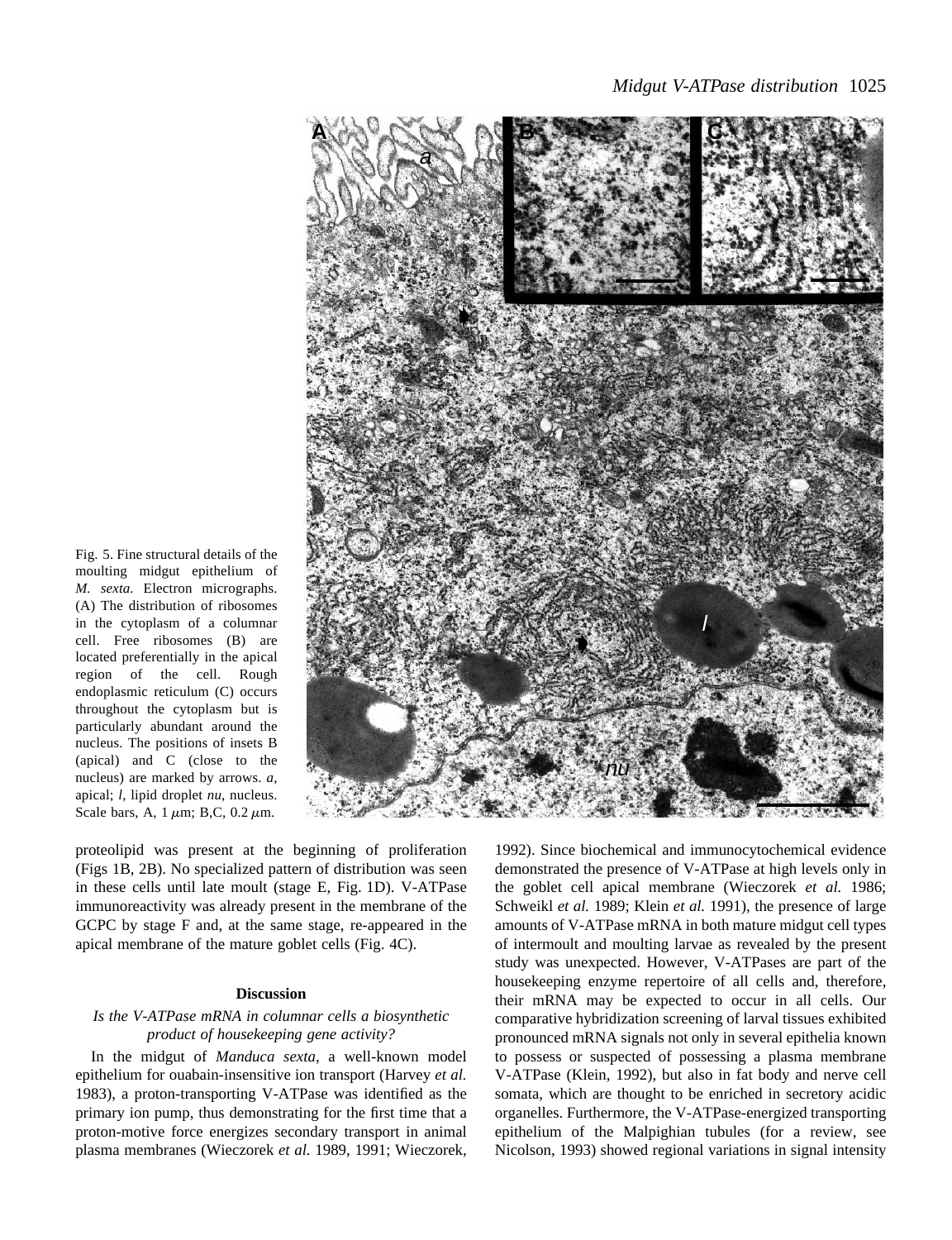and thus in mRNA content. Therefore, it appears that our hybridization method reports only high concentrations of mRNA.

By refining our tissue preparation techniques we are able to demonstrate immunolabelling in apical cell protrusions of the columnar cells. Immunolabelling seems to be located in the cytosol and is only excluded from the numerous lipid droplets and from areas that seem to be rich in proteasome-like particles when inspected by conventional electron microscopy (D. Jaeger, H. Wieczorek and U. Klein, unpublished observations). Ultrathin sections failed to demonstrate a large number of lysosomes or other endosomes in these bleb regions but confirmed the presence of large numbers of free ribosomes. Cytosolic immunoreactivity may be due to soluble  $V_1$  subunits, which have been found in yeast (Doherty and Kane, 1993) and rat renal papilla cells (Sabolic *et al.* 1992), or may even represent fully assembled  $V_1$  sectors, which have been demonstrated to be present as a cytoplasmic pool in a bovine kidney cell line (Myers and Forgac, 1993). The function of such cytosolic material is, so far, unknown. In summary, the high level of plasma membrane V-ATPase in mature goblet cells readily explains their mRNA content, whereas the presence of the V-ATPase mRNA signal in mature columnar cells and the origin of the cytosolic  $V_1$  immunoreactivity remain enigmatic. However, quantitative conclusions have to be drawn with caution, since nothing is known about posttranscriptional mechanisms regulating the amount of V-ATPase mRNA and of V-ATPase protein.

### *Membrane domain definition and V-ATPase sorting in developing cells*

From the results presented here, it is not surprising that all undifferentiated cells exhibit intense mRNA signals for V-ATPase subunits of both holoenzyme sectors even as proliferation begins. Developing goblet cells already show V-ATPase immunolabelling of the GCPC membrane, but the biosynthesis of this V-ATPase-rich membrane does not cause a significant mRNA peak during cell differentiation, which would allow us to distinguish between precursors of columnar or goblet cells at early developmental stages. Even though it is impossible to demonstrate by light microscopy, and difficult to demonstrate by electron microscopy (Baldwin and Hakim, 1991), it may be assumed that the GCPCs are not fused with the apical membrane before ecdysis. Since the young goblet cavities grow and increase in V-ATPase content after ecdysis, as demonstrated by their increasing size and increased immunoreactivity (Fig. 4), the question of how V-ATPases are sorted to different target membranes arises. In particular, the nature of the GCPC membrane is ambiguous. If the GCPC membrane is already considered to be an apical plasma membrane, targetting into this membrane would be similar before and after fusion with the apical membrane domain, and may differ from the endosome-directed sorting processes. Alternatively, sorting into the GCPC membrane before ecdysis may follow the endosomal signals, but then switch to different sorting signals after ecdysis if the nature of the

GCPC membranes changes to a plasma membrane after fusion.

### *mRNA of peripheral and membrane-integral subunits is differentially localized*

Another striking result of our *in situ* hybridization study was the apically enhanced hybridization signal of the mRNA encoding subunit A of the peripheral  $V_1$  sector, which contrasted with the even distribution of mRNA encoding the proteolipid of the integral  $V_0$  sector. A similar uneven mRNA distribution had been demonstrated previously by *in situ* hybridization using DNA probes for mRNA encoding other subunits of the  $V_1$  sector (F. J. S. Novak and D. Jaeger, unpublished observations). The spatial pattern of the  $V_1$ mRNA in the columnar cells paralleled the apically enhanced distribution of free ribosomes, whereas the distribution of proteolipid mRNA paralleled the distribution of the rough endoplasmic reticulum. The polarized mRNA localization evidently depends on the ultrastructural compartmentation of the epithelial cell and may not be exclusive for V-ATPase subunits. Although an uneven distribution of the translational machinery may be appropriate in polarized cells such as the midgut cells, it is not invariably the case. For instance, V-ATPase mRNA distribution in the Malpighian tubules (Fig. 3A) or in the hindgut epithelium (U. Klein, M. Timme, F. J. S. Novak, A. Lepier, W. R. Harvey and H. Wieczorek, in preparation) is similar for both holoenzyme sectors; it is found all over the cytosol. The transient disappearance of the polarized pattern of subunit A mRNA and the resulting decrease in mRNA signal intensity may easily be explained by the loss of apical cell material by apocrine secretion.

The mRNA localization found in the midgut cells has several implications for the assembly process of the V-ATPase multisubunit complex and poses important problems regarding the regulation and maintenance of plasma membrane composition which need to be addressed. (i) The findings support the view that  $V_1$  subunits are synthesized at free ribosomes, whereas the V<sub>0</sub> subunits are synthesized at ribosomes bound to the endoplasmic reticulum. (ii) Localized mRNA may indicate mRNA sorting during the biogenesis of localized proteins, a process well-documented in other systems (Wilhelm and Vale, 1993). (iii) Since translation sites for the  $V_1$  and  $V_0$  subunits are spatially separated, where do the subunits of the  $V_1$  and  $V_0$  sectors meet? Little is known about the biogenesis and assembly of V-ATPases in general. (iv) The striped hybridization signal seen in larval moult stage D could be due to a slight increase in mRNA in the goblet cells, associated with increased synthesis of  $V_1$  subunits (Fig. 1D). Biochemical, physiological and immunocytochemical studies had demonstrated that V-ATPase activity is regulated during early moult by stripping of the  $V_1$  sector of the V-ATPase from its V0 sector, which remains in the goblet cell apical membrane (Sumner *et al.* 1995). Thus, the recovery of V-ATPase activity in mature goblet cells after inactivation during moulting may be achieved by the association of newly synthesized  $V_1$  sectors after ecdysis. However, we cannot exclude the possibility that